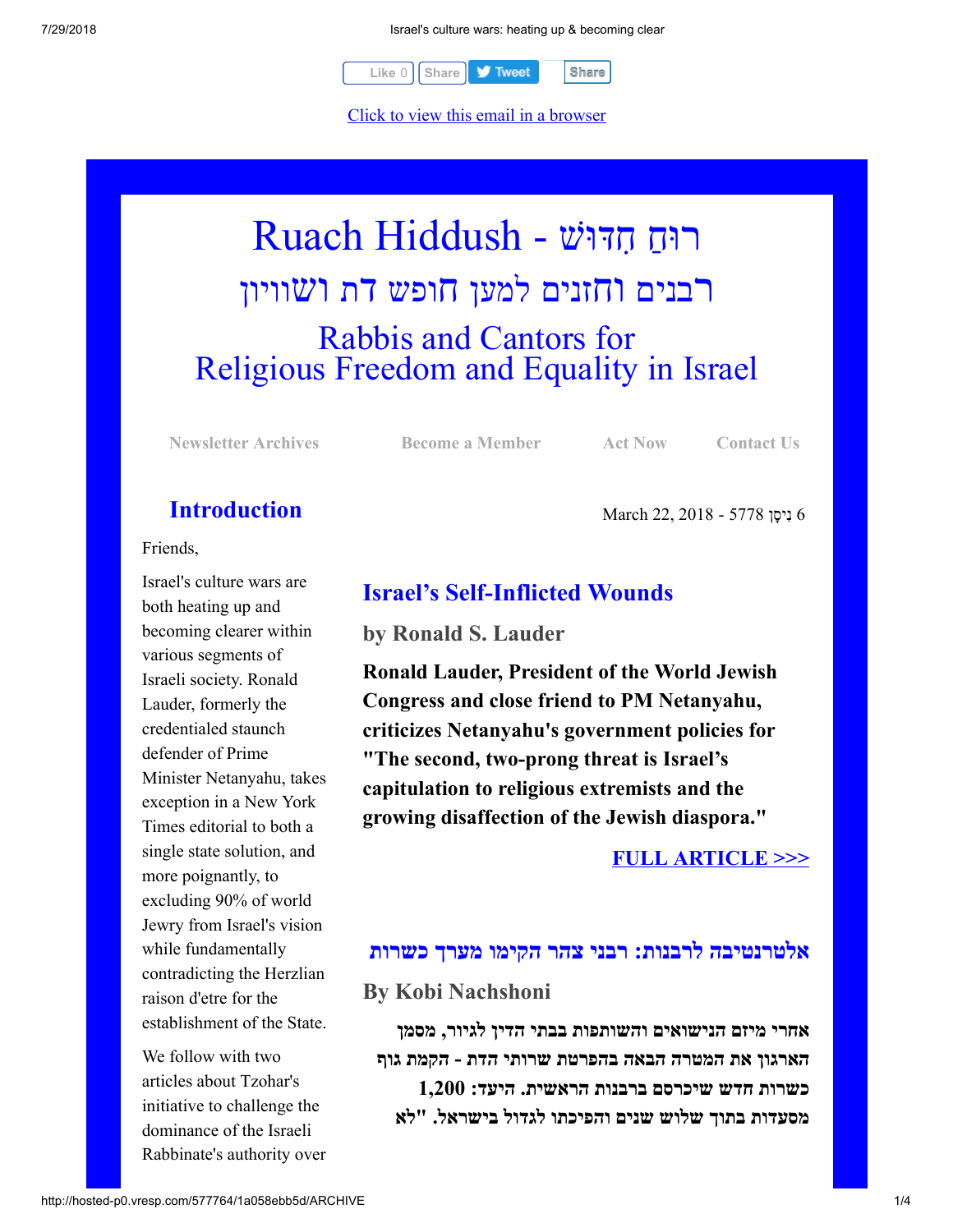kashrut in Israel. Following up on the pioneering efforts of Rabbi Aaron Liebowitz's Hashgachah Pratit, bringing the resources of Tzohar to bear on the issue of the religious responsibility for kashrut but without government politics intervening, Tzohar seeks to further open the door to kashrut supervision.

The government's attempt to pass a Basic Law exempting Haredi men from military service would create a portion of society with special rights regarding the universal responsibility to protect Israel's security, and embedding those rights in Israel's faux-Constitution. Widely rejected by most of Israeli society, the issue may yet bring down the current government, and enlarge the public debate of "religious coercion."

While subverting the Rabbinate's control over marriage is widespread by various means, a young couple who married halakhically but not legally is seeking to have the Supreme Court rule that they are a married couple that the government must register. The government has insisted that she is not permissible to any other

**באנו להחליף את הרבנות אלא לאתגר אותה", אומרים ב"צהר"**

After the marriage initiative and cooperation on Conversion Courts, Tzohar indicates the next goal: Establishing a new system of kashrut inspection. The goal is 1,200 restaurants over the next 3 years. They want to challenge the Rabbinate's system of kashrut inspections.

#### **[FULL ARTICLE >>>](https://www.ynet.co.il/articles/0,7340,L-5132426,00.html)**

## **Holy Hashgacha! New Kashrut Turf War In Israel**

#### **By Michele Chabin**

**... soon there will be a new (and cheaper) kosher certifier in town; it will be run by the religious Zionist rabbis of Tzohar, a group best known for offering Israeli couples an Orthodox way to get married in Israel without the direct intervention of the Rabbinate.**

#### **[FULL ARTICLE >>>](http://jewishweek.timesofisrael.com/holy-hashgacha-new-kashrut-turf-war/)**

#### **The Real Crisis**

#### **Jerusalem Post Editorial**

**"The wholesale exemption from military service of a large and rapidly growing segment of society is a fundamental problem that needs to be addressed seriously. Stop-gap measures designed to save the government coalition ignore the fundamental question. Will this government, or the next, listen to the majority and stop the discriminatory IDF draft policy? Or will yet another government come into office that compromises the value of equality for the sake of narrow political interests?"**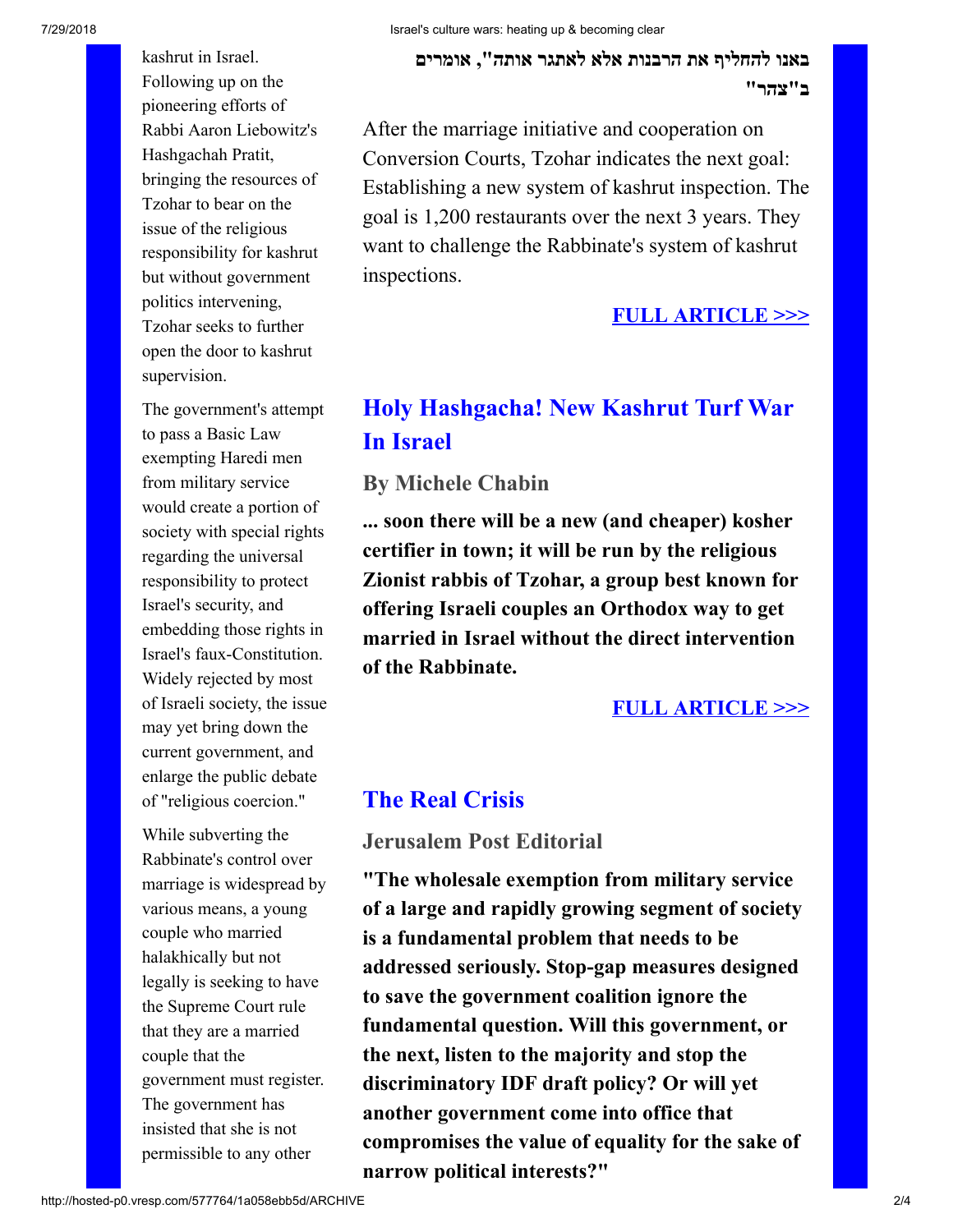man, and yet refuses to register their marriage, placing the young woman as neither married nor single, an untenable situation to be sure. The lawsuit threatens the Rabbinate's control over marriage for Jews in Israel.

And finally, a very interesting article by feminist writer and teacher, Tehila Friedman, regarding Orthodox women's struggle to serve in Israel's military, and the glass ceiling the women are shattering to create their own authentic space simultaneously in the military and in Orthodox life, determining their own destiny within the confines of halakhah. In this struggle we see a glimmer of the future, as Israeli women define for themselves the contours of religious life within both the culture and existential exigencies of the Jewish State.

We'd love to receive your comments at: ruach@hiddush.org

May you have a meaningful and celebratory Pesah.

פסח שמח וכשר,

Mark H. Levin Editor-in-Chief, Ruach Hiddush

# **Orthodox couple appeals to High Court after Rabbinate puts them in marital limbo**

### **By Michael Bachner**

**Around 1 1/2 years after marrying according to halakhah, the couple turn to the Supreme Court with the request that they be recognized as a married couple without being compelled to marry again with the rabbinate.**

**Therefore they are requesting to cancel the status of "doubtful married" for the woman. They are petitioning the court for the annulment of the law that "Pirate" weddings are a criminal act whose punishment is 2 years incarceration.**

#### **[FULL ARTICLE >>>](https://www.timesofisrael.com/orthodox-couple-appeals-to-high-court-after-rabbinate-puts-them-in-marital-limbo/)**

#### **אני פמיניסטית דתייה. יש דבר כזה באמת**

#### **By Tehila Friedman**

**באולפנה היו אומרים לנו, שהגיוס אסור כי אשה אמורה לעבור "מרשות אביה לרשות בעלה" ואסור שתהיה כפופה לרשות הצבא. אלא שעברו כמה שנים מימי האולפנה שלי, והמשפט המוזר הזה לא יכול יותר לעבור בשקט בקרב נשות המגזר ונערותיו. והנה, נשברה החזית האחידה. ובמקומה בא מאבק איתנים פנימי, שבו הפך גיוס הבנות לסמל של תקרות הזכוכית ושימור ההייררכיה, ושל המאמץ להקטין את מקומן של הנשים בחברה.**

In religious high school they would tell us that military enlistment is forbidden because a woman must move "from the domain of her father to the domain of her husband," and it's forbidden that she be subject to the authority of the military. But, many